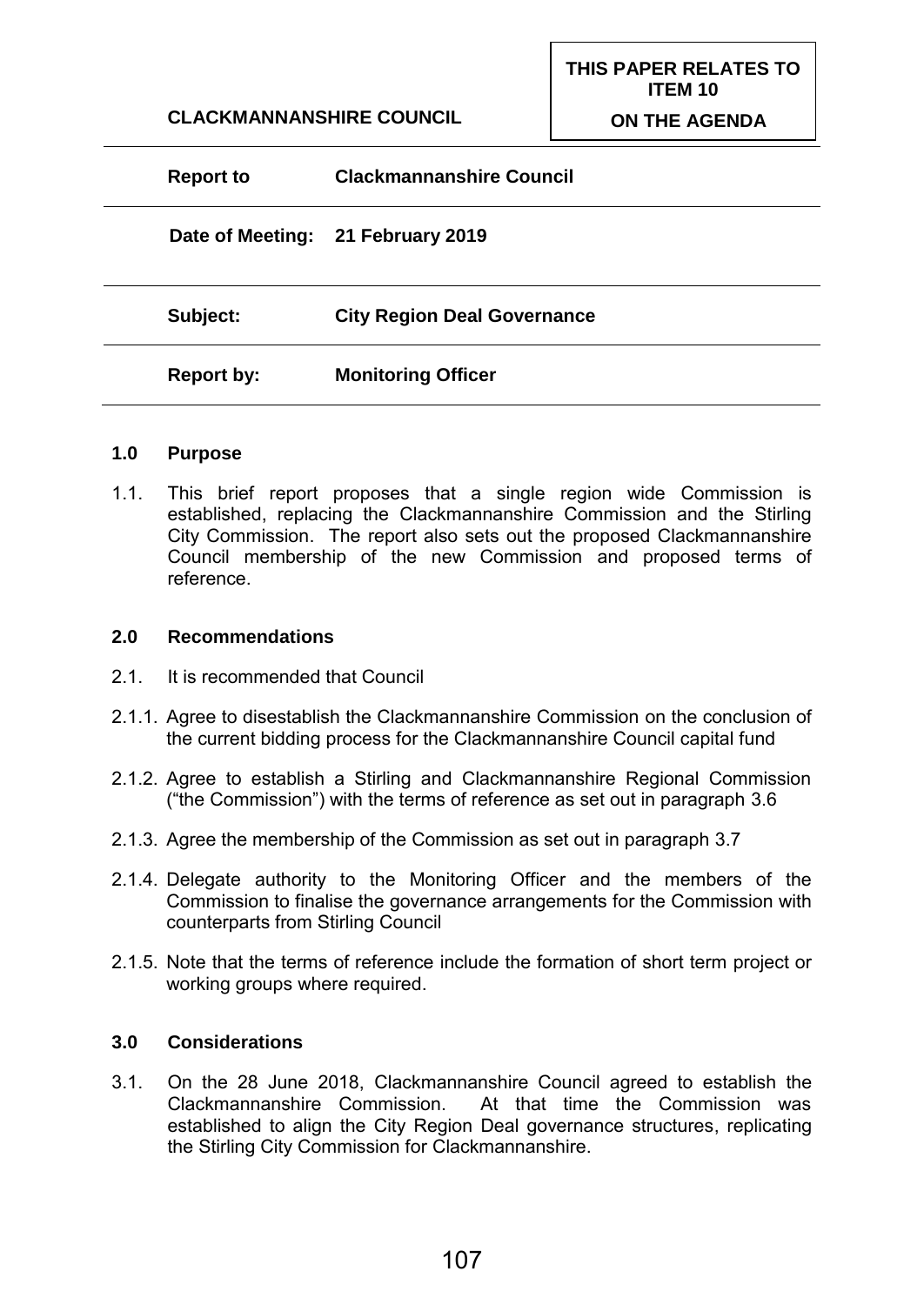- 3.2. Since then the Clackmannanshire Commission has met on 5 occasions (4 regular meetings and 1 special meeting) and has considered some important issues, including the bidding process for the £8 million Clackmannanshire Council capital fund.
- 3.3. A number of Clackmannanshire Commissioners attended the Stirling City Commission on 10 December 2018 to see how that commission operated. At that meeting there was a discussion about whether it would be possible to have a single commission with a regional focus.
- 3.4. The Joint Committee met on the 18 December 2018 and at that meeting the issue of a single commission was raised again. The outcome from the Joint Committee was that officers should submit a report to their respective Councils at the earliest opportunity seeking approval for a single Commission. It is understood that a report will be submitted to Stirling Council on 28 February in similar terms to this report.
- 3.5. It appears that there is substantial support for a single Commission and the same theme emerged from the most recent meeting of the Clackmannanshire Commission on the 10 January 2019. At that meeting commissioners identified a number of benefits of having a single Commission including
	- Ensuring that recommendations from the Commission have a regional focus
	- Embedding the partnership approach with City Regional Deal partners, which has been encouraged by government as part of the City Region Deal process
	- Broadening perspectives
	- Increasing business engagement opportunities, particularly for Clackmannanshire given the business representatives who sit on the Stirling City Commission
	- Linking Clackmannanshire Council in to the Scottish City Alliance, which Stirling is part of and,
	- Reducing meetings and streamlining of process
- 3.6. It is proposed that the new Commission's terms of reference is based on the existing Terms of Reference for the Clackmannanshire Commission. The following draft terms of reference is suggested for consideration:
- 3.6.1. To act as a forum to help guide choices for inclusive growth
- 3.6.2. To act as champions and ambassadors for the Stirling and Clackmannanshire region in the context of the City Region deal
- 3.6.3. To develop an inclusive growth strategy for the region as part of the wider City Region deal
- 3.6.4. To explore and develop partnership arrangements which maximise the economic potential of the area and its residents
- 3.6.5. To provide advice, guidance and proposals to both Councils, the Joint Committee and the emerging Stirling and Clackmannanshire Regional Economic Board on the development of the City Region Deal projects and other priorities for growth and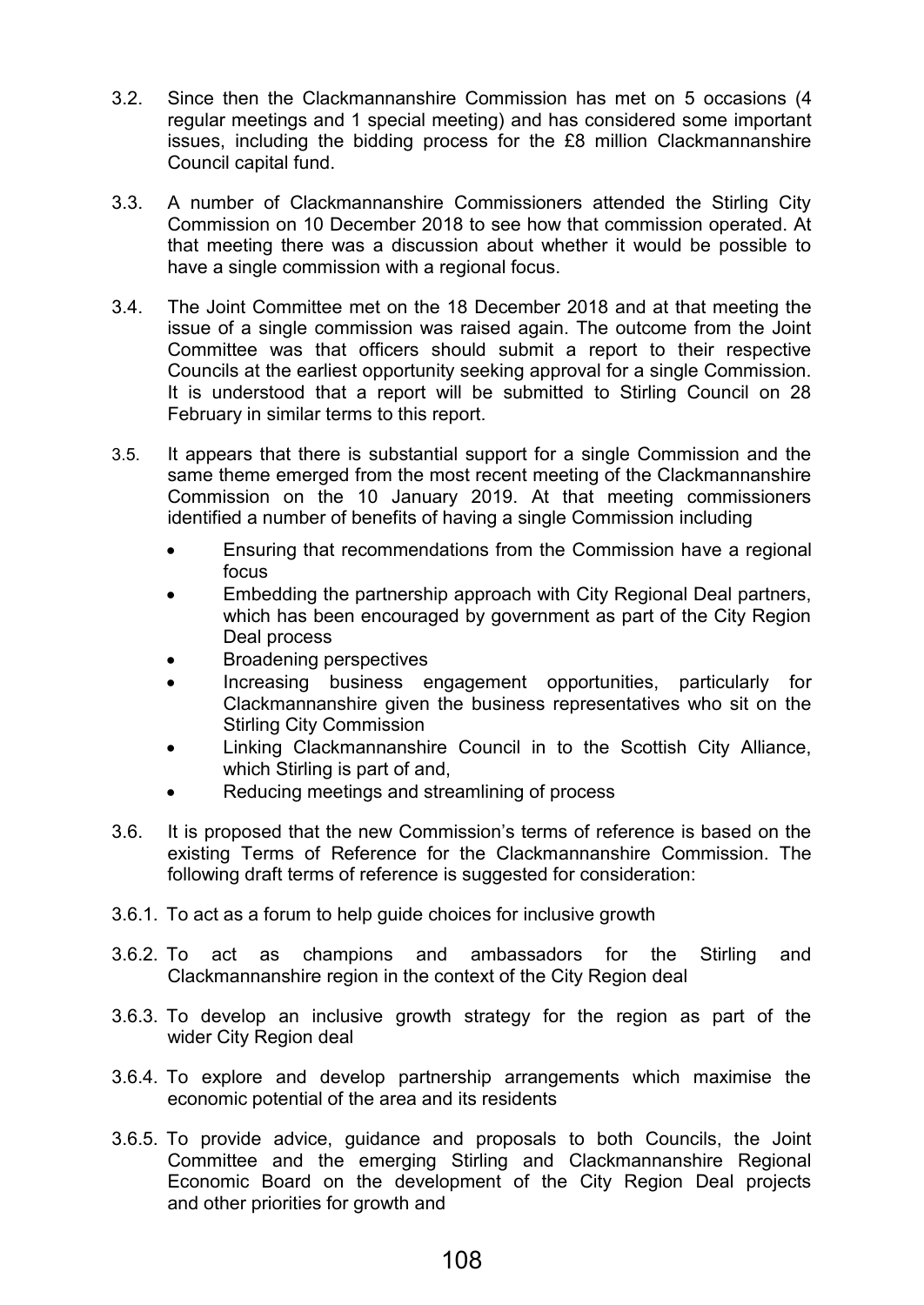- 3.6.6. To establish short term project groups or working groups as required. .
- 3.7. The current membership of the commission is the Leader and Depute Leader of Council and one member from each of the Labour and Conservative groups. It is proposed that this continues with the nominated members able to appoint substitutes where required.
- 3.8. The Clackmannanshire Commission includes members of other public bodies including CTSI, Stirling University and Forth Valley College. It is anticipated that these members will continue as commissioners of the new body. There will also be a requirement that Clackmannanshire nominate a business representative for the Commission. These public sector and business representatives will be determined by the members appointed to the Commission in terms of paragraph 3.7 above. It is also proposed that the Commission have a general power to co-opt.
- 3.9. Implementation of a single Commission will require some joint working with Stirling Council in order to establish the framework, processes and administration for the Commission. There is already a framework established for the Joint Committee and it may be that elements of that framework could be adapted for the Commission even though the Commission is not a decision making body. Delegation is sought from Council for the Monitoring Officer and appointed members of the Commission to finalise the governance arrangements.

## **4.0 Sustainability Implications**

4.1. None

## **5.0 Resource Implications**

- *5.1. Financial Details*
- 5.2. The full financial implications of the recommendations are set out in the report. This includes a reference to full life cycle costs where appropriate. Yes ⊠
- 5.3. Finance have been consulted and have agreed the financial implications as set out in the report. The result of the report.
- *5.4. Staffing*

## **6.0 Exempt Reports**

6.1. Is this report exempt? Yes  $\Box$  (please detail the reasons for exemption below) No  $\Box$ 

# **7.0 Declarations**

The recommendations contained within this report support or implement our Corporate Priorities and Council Policies.